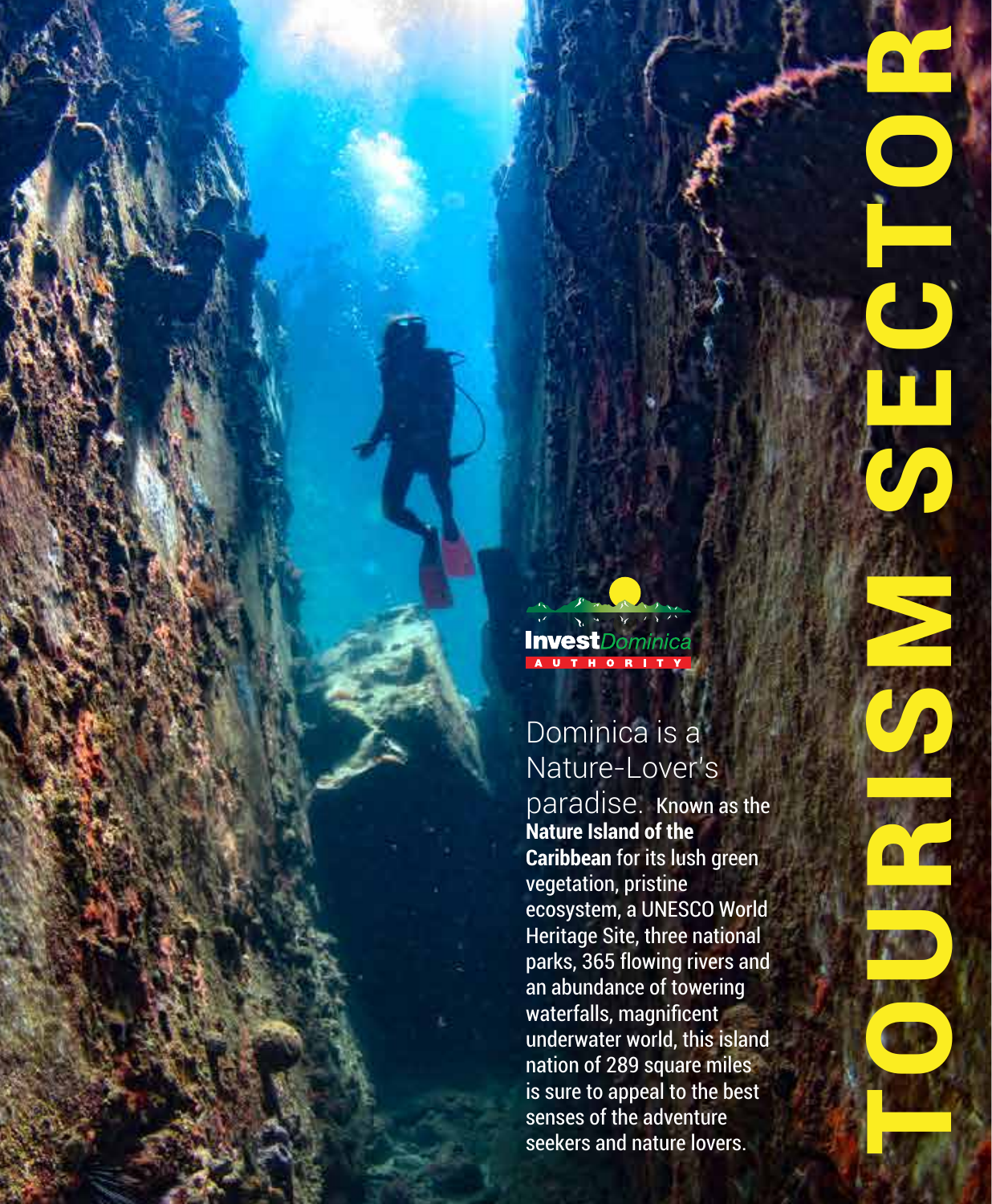

Situated in the centre of the Eastern Caribbean archipelago, Dominica has been characterized as an eco-adventure and is home to the Amerindian population, the Kalinagos, in the eastern Caribbean. The Nature Island has been developing a low impact, high value tourism product that is based on its unique environmental, heritage and cultural endowments, providing it with a tourism product based on nature, culture and adventure.

The island is currently on the cusp of a major transformation of its tourism industry with recent focus on improvement and expansion of the tourism plant and supporting infrastructure with the appropriate policies to guide the development of the sector. Dominica is seeking partnerships in the continued building of its tourism product, as new opportunities emerge for additional investments in the sector. Now is the time to consider Dominica for eco-tourism investment.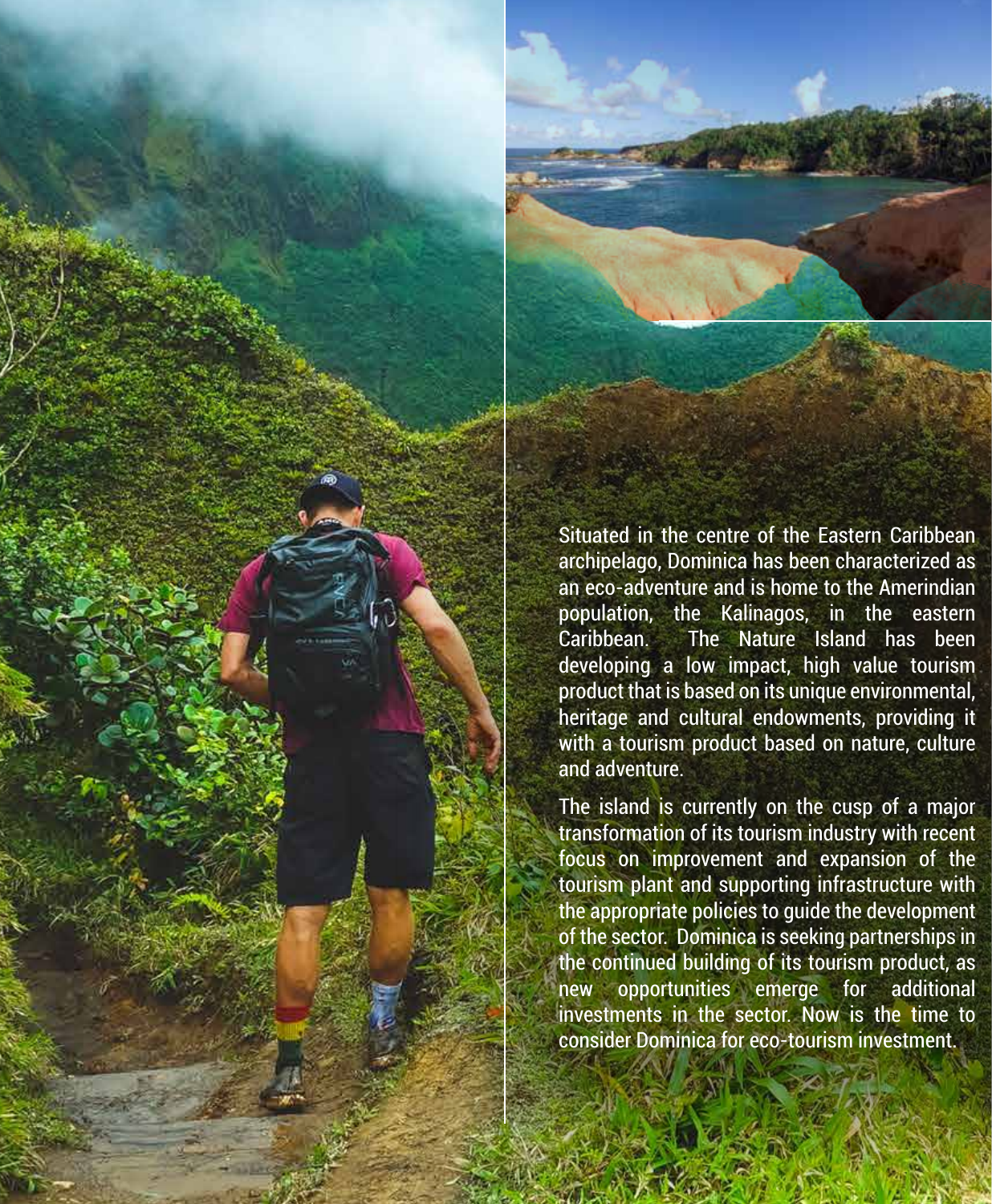# **IDEAL CONDITIONS FOR INVESTING IN DOMINICA'S TOURISM SECTOR**

There are several factors which help to make Dominica the ideal destination for sustainable investment in tourism.

- A government committed to investing in tourism related infrastructure and providing support to private investment in the sector.
- The island contains at least 60% of pristine rainforest, miles of unspoiled coast lines and extensive marine habitats which confirms its title as the Nature Island.
- With rugged, mountainous terrain Dominica has developed no mass tourism hence the available authentic natural product to visitors.
- Existence of the Morne Trios Pitons National Park, a UNESCO World Heritage Site, with significant natural features such as waterfalls, natural hot springs, lakes, an array of flora and fauna, Sulphur Springs, and the world's second

largest Boiling Lake which provide countless opportunities for both adventure and rejuvenation.

- New health vacation trends and the desire for safer locations makes Dominica attractive to high spending visitors seeking exclusive privacy and those who wish to stay for long periods of time.
- The inadequacy of readily available quality accommodation to include high end villas, ecoresorts, hotels, glamping, and guest houses.
- Dominica is ideal for the ecotourism visitors as they are an active group of visitors keen to explore natural and cultural attractions. The existence of natural endowments and attractions that allows for the provision of added value services to visitors.